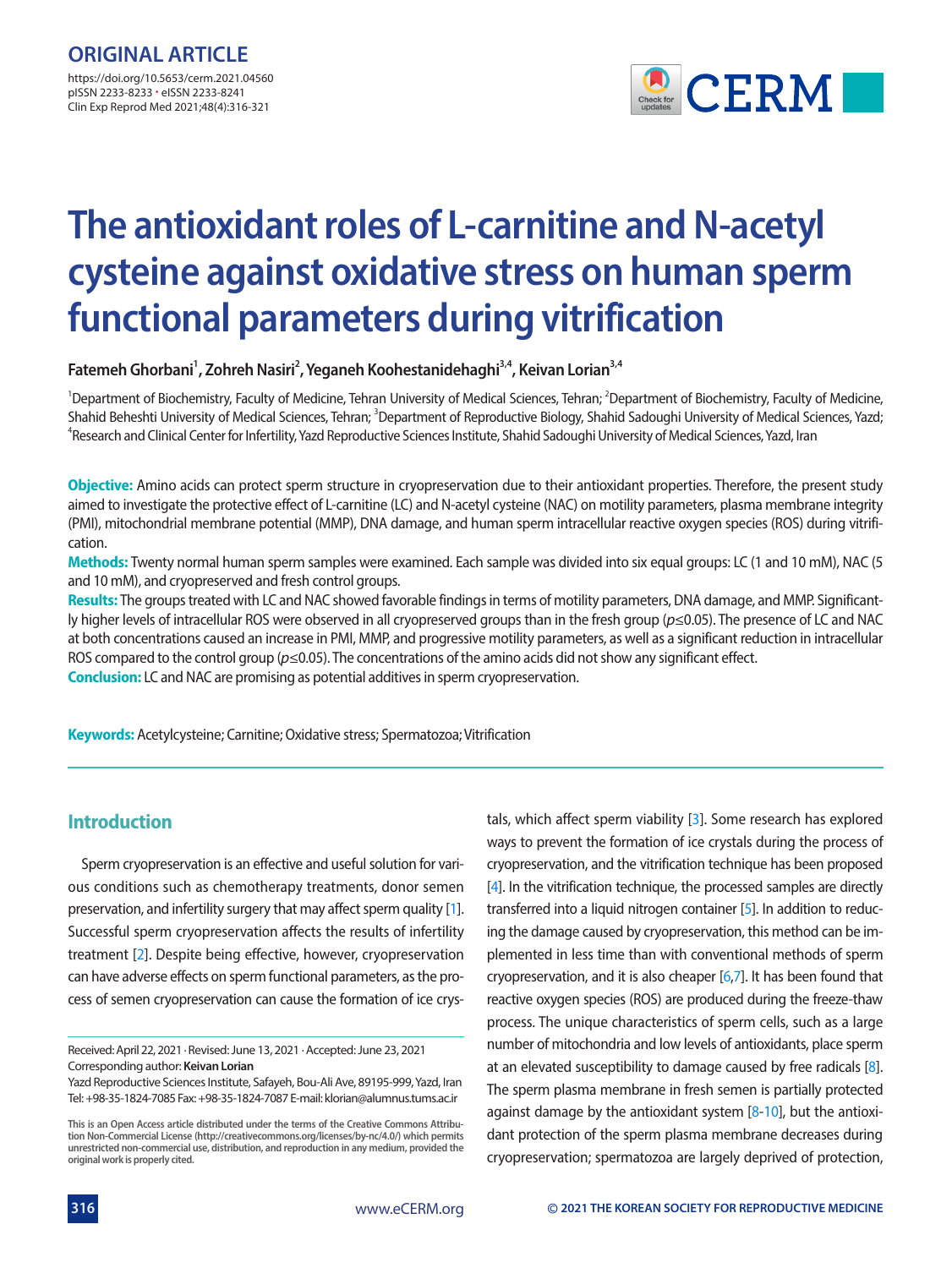# $\mathsf{CERM}$

and finally, an increase in lipid peroxidation occurs [\[8\]](#page-4-4). Researchers have found that ultra-rapid cryopreservation (vitrification) reduces damage to the plasma membrane, motility, mitochondrial membrane integrity, and DNA damage [\[11](#page-4-8)]. Amino acids can be used in many ways to increase sperm resistance to cryopreservation cold shock. L-carnitine (LC) is a water-soluble amino acid with an IUPAC name of (3R)-3-hydroxy-4-(trimethylamine)butanoate and a structure derived from the amino acid lysine  $[8,12]$  $[8,12]$  $[8,12]$ . LC facilitates and increases the entry of long-chain fatty acids into the mitochondria [\[13](#page-4-10)]. LC is produced in mammalian epididymal tissue and transported to sperm. Increasing the concentration of LC at the epididymal level causes an increase in sperm motility [\[14](#page-4-11)]. Moreover, LC has also been reported to have antioxidant activity [\[15](#page-4-12)]. *In vivo* and *in vitro* studies have reported that through its antioxidant activity, LC reduces oxidative stress that leads to DNA damage [\[16](#page-4-13)[,17](#page-4-14)].

N-acetyl cysteine (NAC) is a thiol-containing compound with strong antioxidant properties. NAC is a precursor to L-cysteine, which plays a role in eliminating free radicals by reacting with ROS. During oxidative stress, the decreased concentration of glutathione is compensated for by the use of NAC as an antioxidant. NAC prevents the sedimentation of membrane proteins in sperm cryopreservation and increases the amount of membrane proteins during cold shock [\[18\]](#page-4-15).

This amino acid plays an antioxidant role against ROS activity. Numerous studies have documented the effect of NAC in cryopreservation media, leading to improved sperm functional parameters [\[19\]](#page-4-12). This study aimed to evaluate the antioxidant effect of NAC and LC on sperm parameters during cryopreservation and to determine the effect of different doses of these amino acids on motility, plasma membrane potential, mitochondrial membrane potential (MMP), intracellular ROS, and DNA damage.

### **Methods**

#### **1. Subject and semen collection**

This study was carried out at the Research Center of Tehran University of Medical Sciences. Twenty normal sperm samples were prepared from the Aban Infertility Center from February 2020 to April 2020. This study was approved by the Ethics Committee of Tehran University of Medical Sciences. Consent was obtained from all participants orally. Samples were obtained from patients by masturbation after 4–6 days of sexual abstinence and kept in sterile cups. Routine sperm parameters were assessed according to the World Health Organization (2010). Sperm motility and concentration were assessed using the CASA system (Sperm Class Analyzer version 5.1; Barcelona, Spain). The inclusion criteria for this study were factors such as volume of 2–6 mL, a concentration of more than  $1 \times 10^9$  sperm/mL, and progressive motility of 70%.

#### **2. Vitrification and thawing procedure**

Cryopreservation of sperm samples was performed using the micro-droplet technique. Sperm samples were suspended in human tubal fluid (HTF; Sigma, St. Louis, MO, USA) solution and diluted in a solution containing 0.5 mol/L of sucrose and 5% human serum albumin (HSA, Sigma). Next, 1 and 10 mM LC and 5 and 10 mM NAC (Sigma) were added separately to the previous solution. Finally, a 30-µL drop of the suspension was transferred to a liquid nitrogen container and stored for 1 week. For the warming process, the HTF medium was heated at 37°C for 2 hours. In this phase, the samples were immersed in 5 mL of HTF with 1% HSA. Sperm suspensions were then incubated at 37°C and exposed to 5% CO<sub>2</sub> for 5 minutes. Finally, samples were centrifuged (400  $\times$  *g*, 5 minutes) and the pellets were suspended in 50 µL of HTF [19].

#### **3. Determination of sperm motion characteristics**

To investigate sperm motility, 10 µL of a sample was placed on a Makler slide at 37°C and examined using CASA. The evaluated parameters included motility (%), progressive motility (%), average path velocity (VAP; µm/sec), curvilinear velocity (VCL; µm/s), linearity (LIN; %), and straight-line velocity (VSL; µm/s). Finally, five microscopic fields for 500 spermatozoa were selected to be evaluated.

#### **4. Determination of sperm plasma membrane integrity**

To assess the integrity of the sperm plasma membrane, the hypo-osmotic solution (HOS) test was used. This solution contains 1.35 g of fructose (Merck, Branchburg, NJ, USA) and 0.73 g of sodium citrate (Merck). The HOS solution was diluted with 100 mL of water (osmolality ~190 mOsm/kg). Next, 500 µL of this solution was mixed with 50 µL of the sample at 37°C for 45 minutes, and then 10 µL of the suspension was transferred to a slide. Finally, the samples were evaluated using phase-contrast microscopy (Olympus BX20) [\[20](#page-4-13)].

#### **5. Determination of sperm MMP**

A lipophilic cationic dye, JC-1 (T4069; Sigma-Aldrich, USA), was used to investigate MMP. Samples were first centrifuged at 500 ×*g* for 5 minutes, mixed with  $1 \times 10^6$  sperm/mL in phosphate-buffered saline (PBS), and 1 mL of this suspension was stained with 1 µg of JC-1 dye. Finally, samples were evaluated using flow cytometry with FL1 (530 nm) and FL2 (585 nm) detectors [\[21](#page-4-16)].

#### **6. Determination of sperm DNA damage**

To investigate DNA damage, chromatin was stained using acridine orange. For this purpose, samples were first centrifuged at 5 ×*g* for 5 minutes and were then mixed with Tris-Null-EDTA buffer, which contained 0.15 mM NaCl and 10 mM Tris. Next, 1.2 mL of acridine orange solution and 400 µL of detergent acid solution were added. Finally,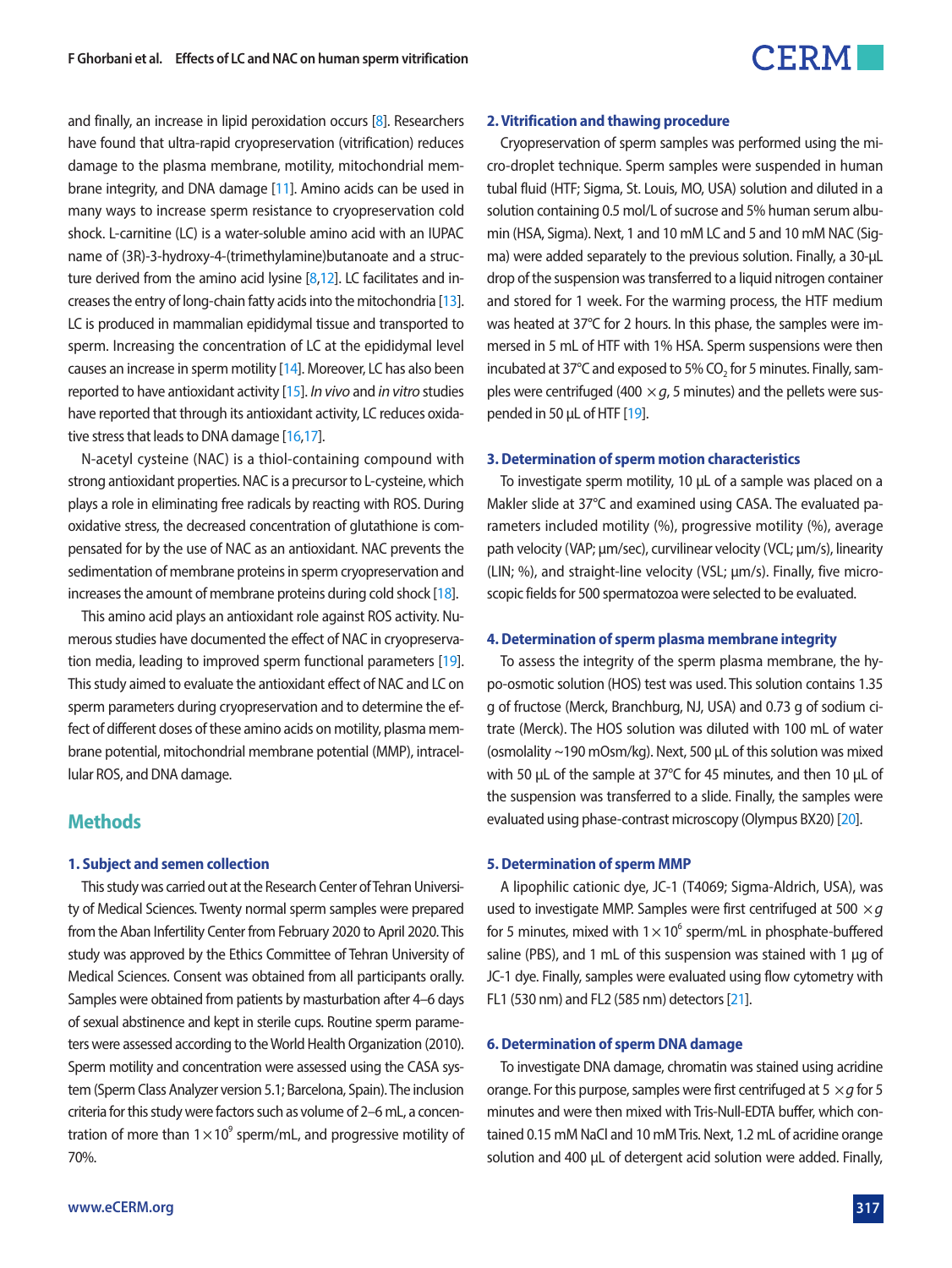flow cytometry with the FL1 (500–530 nm) and FL2 (620 nm) detectors was used for normal DNA and abnormal DNA, respectively [\[20\]](#page-4-13).

#### **7. Determination of intracellular ROS**

**CERM** 

Intracellular ROS levels were evaluated using dihydroethidium. DNA intercalates and emits red fluorescence due to reaction between ethidium bromide and the superoxide anion. Samples were mixed with PBS and a sperm concentration of  $1 \times 10^6$  sperm/mL was obtained. Next, 1 mL of suspension was added to 10 μL of dihydroethidium solution (Sigma-Aldrich) and incubated at 25°C for 20 minutes. Finally, flow cytometry with the FL2 (525–625 nm) detector was used for the final investigation [19].

#### **8. Flowcytometric analysis**

Flowcytometric analysis was performed using the Calibur FACS, with 488-nm excitation of an argon laser. After removing debris, 100,000 sperm cells were assessed through flowcytometry using Cyflogic software version 2.5.1 (Cell Imaging Core, Turku Center).

#### **9. Statistical analysis**

The Kolmogorov-Smirnov test was used the confirm the normal

distribution of data. One-way analysis of variance and the Tukey test were also used. The statistical analysis was carried out using IBM SPSS ver. 20 (IBM Corp., Armonk, NY, USA). Results are presented as mean  $\pm$  standard error of the mean. A p-value  $\leq$  0.05 was considered to indicate statistical significance.

#### **Results**

As shown in [Table 1,](#page-2-0) no significant difference was observed in total motility in the LC (1 and 10 mM) and NAC (5 and 10 mM) groups compared to the control group ( $p \ge 0.05$ ), but NAC (5 mM) led to a significant increase ( $p \le 0.05$ ). Significantly higher progressive motility and motility characteristics (VSL, VCL, LIN, and VAP) were found in all groups receiving LC and NAC than in the control group.

[Table 2](#page-2-1) shows the results of DNA damage, intracellular RSO, plasma membrane integrity (PMI), and MMP of human frozen-thawed sperm. According to the obtained results, the presence of LC and NAC at both concentrations led to a significant increase in MMP and PMI in comparison to the control group (*p* ≤ 0.05). LC and NAC significantly reduced DNA damage and intracellular ROS compared to the control group. However, the specific concentrations of LC and

| Variable                 | Fresh-C           | Frozen-C                       | LC                   |                          | <b>NAC</b>           |                      |
|--------------------------|-------------------|--------------------------------|----------------------|--------------------------|----------------------|----------------------|
|                          |                   |                                | 1 mM                 | $10 \text{ mM}$          | $5 \text{ mM}$       | $10 \text{ mM}$      |
| Motility (%)             | $55.21 \pm 15.42$ | $21.33 + 10.34^{a}$            | $25.26 \pm 7.51$     | $25.47 \pm 7.23$         | $43.17 \pm 8.21^{b}$ | $29.15 \pm 8.33$     |
| Progressive motility (%) | $40.52 \pm 4.77$  | $18.64 \pm 4.22$ <sup>a)</sup> | $31.82 + 4.6^{b}$    | $28.60 \pm 4.89^{b}$     | $30.27 \pm 4.86^{b}$ | $77.42 + 4.91^{b}$   |
| $VCL$ ( $µm/sec$ )       | $50.16 \pm 5.21$  | $31.39 \pm 5.65^{a}$           | $52.47 + 5.41^{b}$   | $52.18 \pm 5.47^{\rm b}$ | $52.43 \pm 5.77^{b}$ | $50.71 \pm 6.11^{b}$ |
| $VSL$ ( $\mu$ m/sec)     | $25.12 \pm 8.52$  | $12.11 + 7.73^{a}$             | $23.31 \pm 8.15^{b}$ | $23.91 + 7.75^{b}$       | $25.59 \pm 7.23^{b}$ | $76.33 + 7.44^{b}$   |
| VAP (um/sec)             | $36.14 \pm 8.23$  | $21.19 \pm 7.51^{a}$           | $35.29 \pm 8.14^{b}$ | $38.35 + 7.82^{b}$       | $38.62 \pm 8.11^{b}$ | $38.79 + 8.91^{b}$   |
| LIN(%)                   | $56.32 \pm 4.99$  | $35.42 + 4.74^{a}$             | $53.22 + 5.66^{b}$   | $53.45 + 6.12^{b}$       | $57.72 + 4.83^{b}$   | $57.15 + 5.17^{b}$   |
| <b>BCF</b>               | $13.47 \pm 5.49$  | $10.14 \pm 5.19^{a}$           | $13.50 \pm 5.61$     | $13.67 \pm 5.12$         | $14.60 \pm 5.89^{b}$ | $14.88 \pm 4.32$     |

<span id="page-2-0"></span>**Table 1.** Motility parameters of post-thawed human spermatozoa supplemented with different concentrations of LC and NAC

Values are presented as mean±standard error of the mean.

LC, L-carnitine; NAC, N-acetyl cysteine; C, control; VCL, curvilinear velocity; VSL, straight-line velocity; VAP, average path velocity; LIN, linearity; BCF, beat cross frequency.

a) $p$ <0.05 significant differences vs. the fresh group; <sup>b</sup>) $p$ <0.05 significant differences vs. the frozen control group.

<span id="page-2-1"></span>

| Table 2. PMI, DNA damage, intracellular ROS and MMP of post-thawed human spermatozoa supplemented with different concentrations of |  |  |
|------------------------------------------------------------------------------------------------------------------------------------|--|--|
| LC and NAC                                                                                                                         |  |  |

| Variable          | Fresh-C        | Frozen-C                     | LC                 |                  | <b>NAC</b>       |                  |
|-------------------|----------------|------------------------------|--------------------|------------------|------------------|------------------|
|                   |                |                              | 1 mM               | $10 \text{ mM}$  | $5 \text{ mM}$   | $10 \text{ mM}$  |
| PMI               | $61.5 \pm 3.1$ | $29.7 \pm 3.5^{a}$           | $63.1 + 3.4^{b}$   | $61.3 + 5.4^{b}$ | $66.5 + 3.1^{b}$ | $66.7 + 3.1^{b}$ |
| <b>MMP</b>        | $60.2 \pm 6.4$ | $31.3 \pm 6.2^{a}$           | $38.6 \pm 6.5^{b}$ | $39.1 + 7.0^{b}$ | $43.2 + 7.5^{b}$ | $43.2 + 7.1^{b}$ |
| DNA damage        | $6.2 \pm 5.1$  | $9.6 + 5.5^{a}$              | $2.7 + 1.9^{b}$    | $7.9 + 1.9^{b}$  | $3.2 + 1.5^{b}$  | $4.5 + 1.2^{b}$  |
| ROS intracellular | $41.4 + 8.2$   | $62.0 \pm 8.1$ <sup>a)</sup> | $52.1 + 8.5^{b}$   | $52.6 + 8.9^{b}$ | $51.4 + 8.3^{b}$ | $51.7 + 8.0^{b}$ |

Values are presented as mean±standard error of the mean.

PMI, plasma membrane integrity; ROS, reactive oxygen species; MMP, mitochondrial membrane potential; LC, L-carnitine; NAC, N-acetyl cysteine; C, control. <sup>a</sup>) $p$ <0.05 significant differences vs. the fresh group; <sup>b</sup>) $p$ <0.05 significant differences vs. the frozen control group.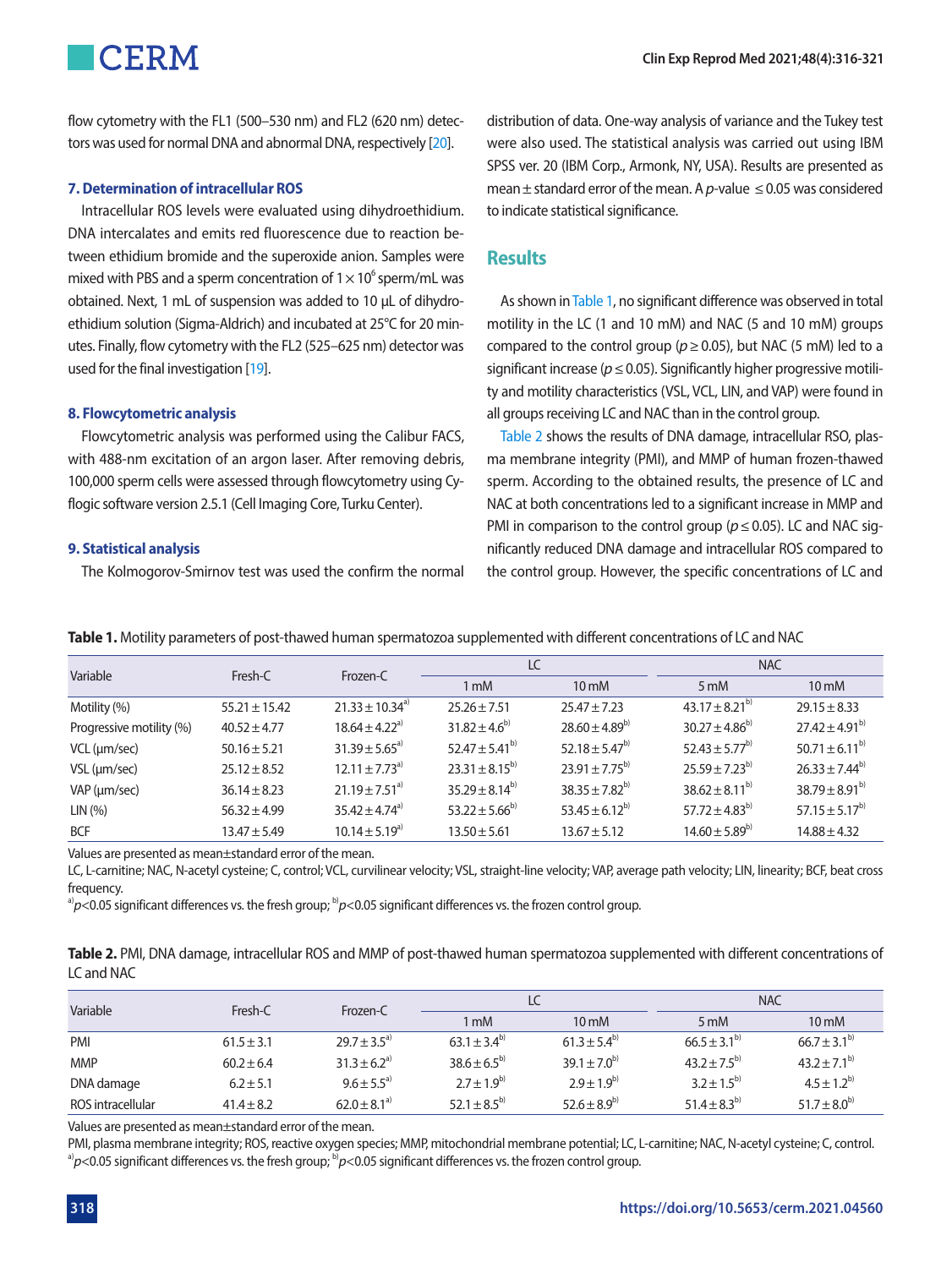

NAC did not show significant relationships with most sperm motility parameters, PMI, DNA damage, intracellular ROS, and MMP. It should be emphasized that there were no differences in the results depending on the concentration of LC, which has been found to be a potent antioxidant capable of improving spermatogenesis.

#### **Discussion**

This study investigated the effects of different concentrations of LC and NAC on human sperm parameters during the vitrification process and post-thaw process. ROS products have toxic effects on sperm structure and function in the cryopreservation process. By being converted into hydrogen peroxide, the superoxide anion plays an important role in ROS production. Therefore, by determining the level of intracellular ROS, it is possible to elucidate its effects on sperm structure and function [\[22\]](#page-4-17). During the vitrification process, sperm viability and motility are the parameters associated with increased male fertility potential [\[23](#page-4-18)]. Antioxidants affect sperm quality and function during the cryopreservation process. Previous studies have emphasized that cryopreservation reduces and even destroys the antioxidant defenses [\[24,](#page-5-0)[25\]](#page-5-1). The reduction of antioxidants or inhibition of antioxidant enzymes leads to oxidative stress and, eventually, disruption of membrane fluidity, membrane integrity, impaired sperm motility, and DNA damage during the vitrification process [\[26](#page-5-2)]. Oxidative stress, which occurs as a result of ROS accumulation, can have adverse effects on PMI and DNA damage. LC strengthens lipid metabolism, preserves the potential of the plasma membrane, and improves mitochondrial function. However, LC is an apoptosis inhibitor. The antioxidant property that protects the membrane against ROS depends on the oxidation process during which beta-oxidation products are transferred to the mitochondria and finally enter the Krebs cycle [\[27\]](#page-5-3). The results of our study confirm that NAC and LC exert a protective function against oxidative stress, but a significant reduction was observed in the level of intracellular ROS in all amino acid-receiving groups at both concentrations. The results of this part of the study are consistent with those of other studies conducted on human and animal sperm, which indicated that lipid peroxidation and intracellular ROS levels are reduced in the presence of NAC and LC [19[,28](#page-5-4)[-30](#page-5-5)]. Evidence indicates that NAC can increase the antioxidant activity of enzymes such as glutathione peroxidase and catalase [\[31](#page-5-6)[,32\]](#page-5-7). The reduction of intracellular ROS can thus be explained by the increased activity of antioxidant enzymes. Oxidative phosphorylation in the mitochondria leads to the production of ROS. In the LC and NAC-receiving groups (at both concentrations), the sperm MMP was higher than in the control group. The MMP seems to increase through reductions in intracellular ROS levels. Normal motility is a main characteristic of sperm needed for their physiologiLC (1 and 10 mM) in the cryopreservation groups did not improve sperm compared to the control group. One possibility is that the doses of LC and NAC should be adjusted to improve the results in terms of sperm parameters, or the method of administering these amino acids could be changed. These results are inconsistent with studies in the literature showing that LC at both concentrations (1 and 10 mM) can effectively improve sperm motility compared to the control group, but are in agreement with the results of previous studies indicating that cysteine (5 and 10 mM) did not improve outcomes in cryopreservation groups compared to the control group [\[19](#page-4-19)]. However, NAC (5 and 10 mM) and LC (1 and 10 mM) improved sperm motility compared to the control group. This result can probably be attributed to the lack of reduction of the superoxide anion in the presence of NAC and LC at the given concentrations. The motility characteristics (VSL, VCL, VAP and LIN) improved in the NAC and LC-receiving groups compared to the control group. In this study, the results of sperm PMI were similar in the NAC and LC-receiving groups, and NAC and LC caused an increase in PMI compared to the control and fresh groups. This effect was probably associated with the reduced level of the superoxide anion in the presence of these amino acids. The findings from the analysis of DNA damage in this study show that NAC and LC have the ability to prevent DNA damage, as significantly less DNA damage was observed in groups containing these two amino acids in cryopreservation media. This result is inconsistent with that obtained by Banihani et al. [\[12\]](#page-4-20), who showed that LC did not prevent DNA damage. LC has important effects on sperm metabolism and spermatogenesis [\[23](#page-4-21)]. These results are also inconsistent with previous studies on sperm ROM, indicating that cysteine did not prevent DNA damage; this inconsistency can most likely be explained by differences in the consumed doses of amino acids, sperm species (human and animals), test conditions, and chromatin density. However, these results are similar to those reported by Shahverdi, Vatankhah, and Thawanut, who stated that the presence of cysteine in cryopreservation media could reduce DNA damage in buffalo and human sperm [\[19,](#page-4-19)[33](#page-5-8)[,34](#page-5-9)]. Despite these inconsistent findings, it can be stated that LC and NAC can probably inhibit DNA damage by affecting the structure and density of DNA. We suggest that more functional parameters, such as sperm acrosome integrity and malondialdehyde levels, should be assessed in the future to elucidate the antioxidant potential of these two amino acids

cal activity, and therefore motility can affect fertility outcomes. From the present study, it is inferred that the presence of NAC (10 mM) and

In cryopreservation media, NAC and LC can reduce the level of oxidative stress, their products, intracellular ROS, and DNA damage, and following this reduction, all sperm functional parameters affected and damaged by these products in the cryopreservation media are

in the vitrification process.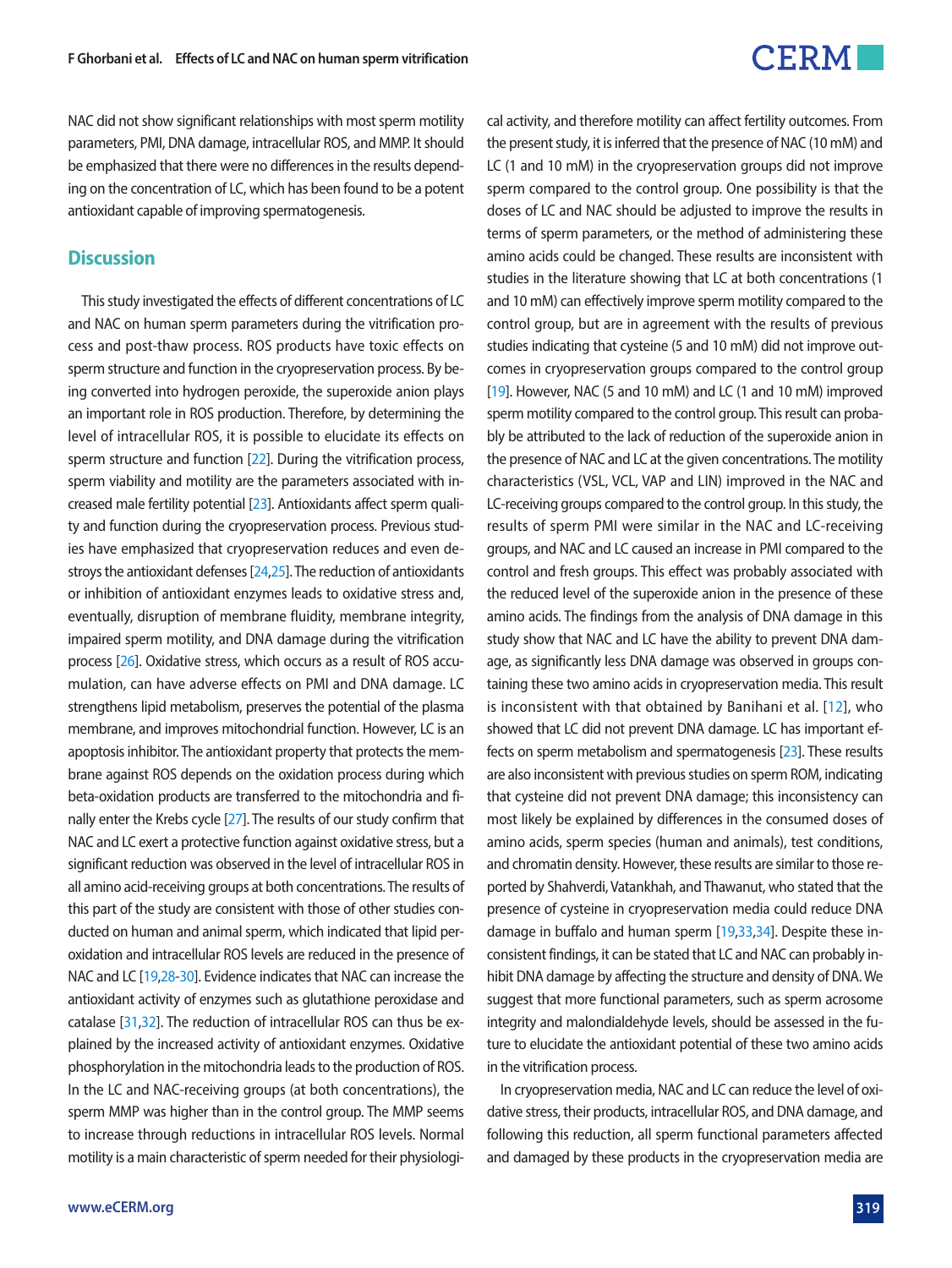

recovered. The protective and beneficial effects of these two amino acids were observed for PMI, MMP parameters, and sperm motility characteristics. Thus, NAC and LC can be used to improve sperm function in cryopreservation media.

# **Conflict of interest**

No potential conflict of interest relevant to this article was reported.

# **Author contributions**

Conceptualization: KL, Data curation: FG, Formal analyziz: KL, Funding acquisition: KL, Metodology: YK, Project administration: ZN, Visualization: ZN, Writing orginal draft: KL, Writing review & editing: KL.

## **References**

- <span id="page-4-0"></span>1. [Dillon KE, Fiester AM. Sperm and oocyte cryopreservation: com](https://doi.org/10.1093/humrep/des290)[prehensive consent and the protection of patient autonomy.](https://doi.org/10.1093/humrep/des290)  [Hum Reprod 2012;27:2894–8.](https://doi.org/10.1093/humrep/des290)
- <span id="page-4-1"></span>2. [Agarwal A, Majzoub A. Role of antioxidants in assisted reproduc](https://doi.org/10.5534/wjmh.2017.35.2.77)[tive techniques. World J Mens Health 2017;35:77–93.](https://doi.org/10.5534/wjmh.2017.35.2.77)
- <span id="page-4-2"></span>3. Tomas RM[, Bailey TL, Hasan M, Gibson MI. Extracellular antifreeze](https://doi.org/10.1021/acs.biomac.9b00951)  [protein significantly enhances the cryopreservation of cell mono](https://doi.org/10.1021/acs.biomac.9b00951)[layers. Biomacromolecules 2019;20:3864–72.](https://doi.org/10.1021/acs.biomac.9b00951)
- <span id="page-4-3"></span>4. [Arav A, Natan Y, Kalo D, Komsky-Elbaz A, Roth Z, Levi-Setti PE, et](https://doi.org/10.1007/s10815-018-1210-9)  [al. A new, simple, automatic vitrification device: preliminary re](https://doi.org/10.1007/s10815-018-1210-9)[sults with murine and bovine oocytes and embryos. J Assist Re](https://doi.org/10.1007/s10815-018-1210-9)[prod Genet 2018;35:1161–8.](https://doi.org/10.1007/s10815-018-1210-9)
- <span id="page-4-4"></span>5. Isachenko V, [Todorov P, Seisenbayeva A, Toishibekov Y, Isachenko](https://doi.org/10.1016/j.cryobiol.2017.11.009)  [E, Rahimi G, et al. Vitrification of human pronuclear oocytes by di](https://doi.org/10.1016/j.cryobiol.2017.11.009)[rect plunging into cooling agent: non sterile liquid nitrogen vs.](https://doi.org/10.1016/j.cryobiol.2017.11.009)  [sterile liquid air. Cryobiology 2018;80:84–8](https://doi.org/10.1016/j.cryobiol.2017.11.009).
- <span id="page-4-5"></span>6[. Horta F, Alzobi H, Jitanantawittaya S, Catt S, Chen P, Pangestu M,](https://www.ncbi.nlm.nih.gov/pubmed/27427551)  [et al. Minimal volume vitrification of epididymal spermatozoa re](https://www.ncbi.nlm.nih.gov/pubmed/27427551)[sults in successful in vitro fertilization and embryo development](https://www.ncbi.nlm.nih.gov/pubmed/27427551)  [in mice. Asian J Androl 2017;19:107–12](https://www.ncbi.nlm.nih.gov/pubmed/27427551).
- <span id="page-4-6"></span>7[. Spis E, Bushkovskaia A, Isachenko E, Todorov P, Sanchez R, Skop](https://doi.org/10.1016/j.cryobiol.2019.08.003)[ets V, et al. Conventional freezing vs. cryoprotectant-free vitrifica](https://doi.org/10.1016/j.cryobiol.2019.08.003)[tion of epididymal \(MESA\) and testicular \(TESE\) spermatozoa:](https://doi.org/10.1016/j.cryobiol.2019.08.003)  [three live births. Cryobiology 2019;90:100–2.](https://doi.org/10.1016/j.cryobiol.2019.08.003)
- 8. [Partyka A, Rodak O, Bajzert J, Kochan J, Nizanski W. The effect of](https://doi.org/10.1155/2017/7279341)  [L-carnitine, hypotaurine, and taurine supplementation on the quali](https://doi.org/10.1155/2017/7279341)[ty of cryopreserved chicken semen. Biomed Res Int 2017;2017:](https://doi.org/10.1155/2017/7279341) [7279341.](https://doi.org/10.1155/2017/7279341)
- <span id="page-4-20"></span>[9. Breque C, Surai P, Brillard JP. Roles of antioxidants on prolonged](https://doi.org/10.1002/mrd.10347)  [storage of avian spermatozoa in vivo and in vitro. Mol Reprod Dev](https://doi.org/10.1002/mrd.10347)  [2003;66:314–23.](https://doi.org/10.1002/mrd.10347)
- <span id="page-4-7"></span>10. Surai PF, Fujihara N, Speake BK, Brillard JP, Wishart GJ, Sparks NH. Polyunsaturated fatty acids, lipid peroxidation and antioxidant protection in avian semen: review. Asian-Australas J Anim Sci 2001;14:1024–50.
- <span id="page-4-8"></span>11[. Tao Y, Sanger E, Saewu A, Leveille MC. Human sperm vitrification:](https://doi.org/10.1186/s12958-020-00580-5)  [the state of the art. Reprod Biol Endocrinol 2020;18:17](https://doi.org/10.1186/s12958-020-00580-5).
- <span id="page-4-9"></span>12[. Banihani S, Agarwal A, Sharma R, Bayachou M. Cryoprotective ef](https://doi.org/10.1111/and.12130)[fect of L-carnitine on motility, vitality and DNA oxidation of hu](https://doi.org/10.1111/and.12130)[man spermatozoa. Andrologia 2014;46:637–41](https://doi.org/10.1111/and.12130).
- <span id="page-4-10"></span>1[3. Tanphaichitr V, Leelahagul P. Carnitine metabolism and human](https://www.ncbi.nlm.nih.gov/pubmed/8353366)  [carnitine deficiency. Nutrition 1993;9:246–54](https://www.ncbi.nlm.nih.gov/pubmed/8353366).
- <span id="page-4-11"></span>14[. Ng CM, Blackman MR, Wang C, Swerdloff RS. The role of carnitine](https://doi.org/10.1196/annals.1320.017)  [in the male reproductive system. Ann N Y Acad Sci 2004;1033:](https://doi.org/10.1196/annals.1320.017) [177–88](https://doi.org/10.1196/annals.1320.017).
- <span id="page-4-12"></span>15. Gulcin I. Antioxidant and antiradical activities of L-carnitine. Life Sci 2006;78:803–11.
- <span id="page-4-19"></span><span id="page-4-13"></span>16. Qi SN, Zhang ZF, Wang [ZY, Yoshida A, Ueda T. L-carnitine inhibits](https://doi.org/10.3892/or.15.1.119)  [apoptotic DNA fragmentation induced by a new spin-labeled de](https://doi.org/10.3892/or.15.1.119)[rivative of podophyllotoxin via caspase-3 in Raji cells. Oncol Rep](https://doi.org/10.3892/or.15.1.119)  [2006;15:119–2](https://doi.org/10.3892/or.15.1.119)2.
- <span id="page-4-14"></span>17[. Thangasamy T, Jeyakumar P, Sittadjody S, Joyee AG, Chinnakannu](https://doi.org/10.1007/s10522-008-9159-1)  [P. L-carnitine mediates protection against DNA damage in lym](https://doi.org/10.1007/s10522-008-9159-1)[phocytes of aged rats. Biogerontology 2009;10:163–72.](https://doi.org/10.1007/s10522-008-9159-1)
- <span id="page-4-15"></span>18[. Kumar D, Balagnur K. Recent advances in cryopreservation of se](https://doi.org/10.5958/0973-9718.2019.00043.6)[men and artificial insemination in sheep: a review. Indian J Small](https://doi.org/10.5958/0973-9718.2019.00043.6)  [Ruminants \(The\) 2019;25:134–47.](https://doi.org/10.5958/0973-9718.2019.00043.6)
- 19. [Koohestanidehaghi Y, Torkamanpari M, Shirmohamadi Z, Lorian K,](https://doi.org/10.1111/and.13870)  [Vatankhah M. The effect of cysteine and glutamine on human](https://doi.org/10.1111/and.13870)  [sperm functional parameters during vitrification. Andrologia](https://doi.org/10.1111/and.13870)  [2021;53:e13870.](https://doi.org/10.1111/and.13870)
- <span id="page-4-21"></span>20. Kadirvel G, Kumar S, Kuma[resan A. Lipid peroxidation, mitochon](https://doi.org/10.1016/j.anireprosci.2008.10.002)[drial membrane potential and DNA integrity of spermatozoa in](https://doi.org/10.1016/j.anireprosci.2008.10.002)  [relation to intracellular reactive oxygen species in liquid and fro](https://doi.org/10.1016/j.anireprosci.2008.10.002)[zen-thawed buffalo semen. Anim Reprod Sci](https://doi.org/10.1016/j.anireprosci.2008.10.002) 2009;114:125–34.
- <span id="page-4-16"></span>21[. Minervini F, Guastamacchia R, Pizzi F, Dell'Aquila ME, Barile VL. As](https://doi.org/10.1111/j.1439-0531.2012.02152.x)[sessment of different functional parameters of frozen-thawed](https://doi.org/10.1111/j.1439-0531.2012.02152.x)  [buffalo spermatozoa by using cytofluorimetric determinations.](https://doi.org/10.1111/j.1439-0531.2012.02152.x)  [Reprod Domest Anim 2013;48:317–24](https://doi.org/10.1111/j.1439-0531.2012.02152.x).
- <span id="page-4-17"></span>2[2. Tafuri S, Ciani F, Iorio EL, Esposito L, Cocchia N. Reactive oxygen](https://doi.org/10.5772/60632)  [species \(ROS\) and male fertility. INTECH 2015;19–33](https://doi.org/10.5772/60632).
- <span id="page-4-18"></span>23[. Bahmyari R, Zare M, Sharma R, Agarwal A, Halvaei I. The efficacy of](https://doi.org/10.1111/and.13514)  [antioxidants in sperm parameters and production of reactive ox](https://doi.org/10.1111/and.13514)[ygen species levels during the freeze-thaw process: a systematic](https://doi.org/10.1111/and.13514)  [review and meta-analysis. Andrologi](https://doi.org/10.1111/and.13514)a 2020;52:e13514.